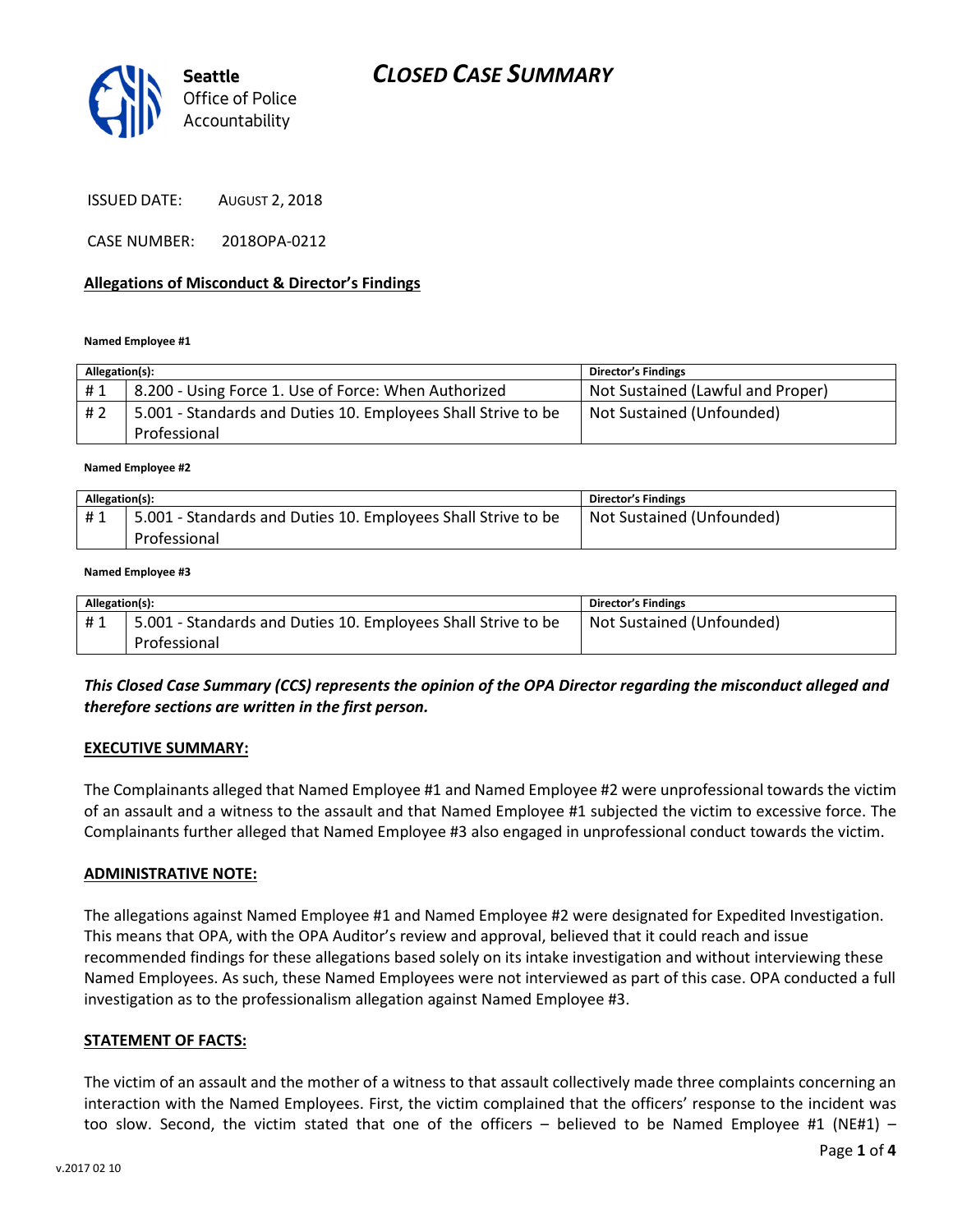

Seattle Office of Police Accountability

# CLOSE CASE SUMMARY

OPA CASE NUMBER: 2018OPA-0212

"immediately grabbed [her] and started shaking [her]…and screaming into [her] face telling [her] to calm the fuck down." Third, the victim and the witness's mother contended that all of the Named Employees were rude and unprofessional. The victim specifically identified that Named Employee #3 (NE#3) told her that the officers were not her "bodyguards."

As discussed above, the allegations against Named Employee #1 and Named Employee #2 (NE#2) were expedited. As such, neither NE#1 nor NE#2 was interviewed as part of this case. OPA conducted a full investigation into the professionalism allegation against NE#3. I note that OPA did not investigate the allegation that SPD's response was too slow, as response times are incident, time, and resource dependent and a late response does not constitute a violation of policy. I further note that, based a review of the CAD Call Report, the officers responded to the scene and reported having it under control just minutes after the call went over the radio.

As part of its investigation, OPA reviewed the Named Employees' Body Worn Video (BWV). The BWV showed NE#1 responding to the scene to investigate this matter. Officers contacted the subject and detained him. The subject stated that he had been maced by a woman. The officers also began to speak with nearby community members who identified the subject as the primary aggressor and stated that there was a victim in a different location. The victim then arrived on the scene. She came running towards the officers and the subject and was yelling expletives at the subject. NE#1 grabbed the lapels of her jacket in order to keep her back and told her repeatedly to sit down. The victim was very upset and continued yelling. She knocked NE#1's hands of her jacket and was eventually guided away by two other officers and sat down. At no point did NE#1 use expletives towards the victim.

NE#1 then spoke to a witness, who was a friend of the victim. The witness said that the subject approached them when they were sitting together and began talking to them and saying inappropriate things. She stated that he offered them "fifty" for an undisclosed act. NE#1 then asked the subject, "I'm not saying you are, but he thought you were prostitutes?" The witness looked shocked by that question and responded: "he didn't think we were prostitutes." NE#1 agreed and said: "you're obviously not."

NE#1 then went to update the other officers, including NE#2. NE#2 also spoke with the witness and with the victim. The victim refused to engage in a substantive conversation with him. During his discussion with the witness, he asked whether the subject had solicited her for prostitution purposes. The witness responded that he had proposed giving them "fifty." The victim asked for a female officer to come to the scene and NE#2 went over the radio to see if a female officer was available. A female officer later arrived. NE#2 asked both the victim and the witness whether they wanted to speak with a supervisor and the victim said yes. NE#2 called a supervisor to the scene.

NE#3 was the supervisor who came to the scene. He was advised of the situation and went to speak with the victim. The victim was very upset and spoke to NE#3 with a raised voice. In response to her statements, NE#3 kept saying "ok." The victim asked him why he kept saying "ok" and what he was going to do about her complaints. NE#3 responded that he was letting the victim talk to get her frustration out of her system. NE#3 began to explain why the officers' response time might have been slow and the victim interrupted and began to speak about the assault. NE#3 tried to interject but was unable to. At one point, he stated: "are you going to let me talk at any point, or are you just going to talk over me the whole time." They continued to go back and forth and ultimately NE#3 told her that if she was not going to let him talk he would just refer her complaint to OPA. NE#3 explained that when officers respond to calls, they receive vague information and need to search for the participants in the incident. NE#3 then told her that they were "not bodyguards" and they could not be there at the time the assault occurred. The victim asked him to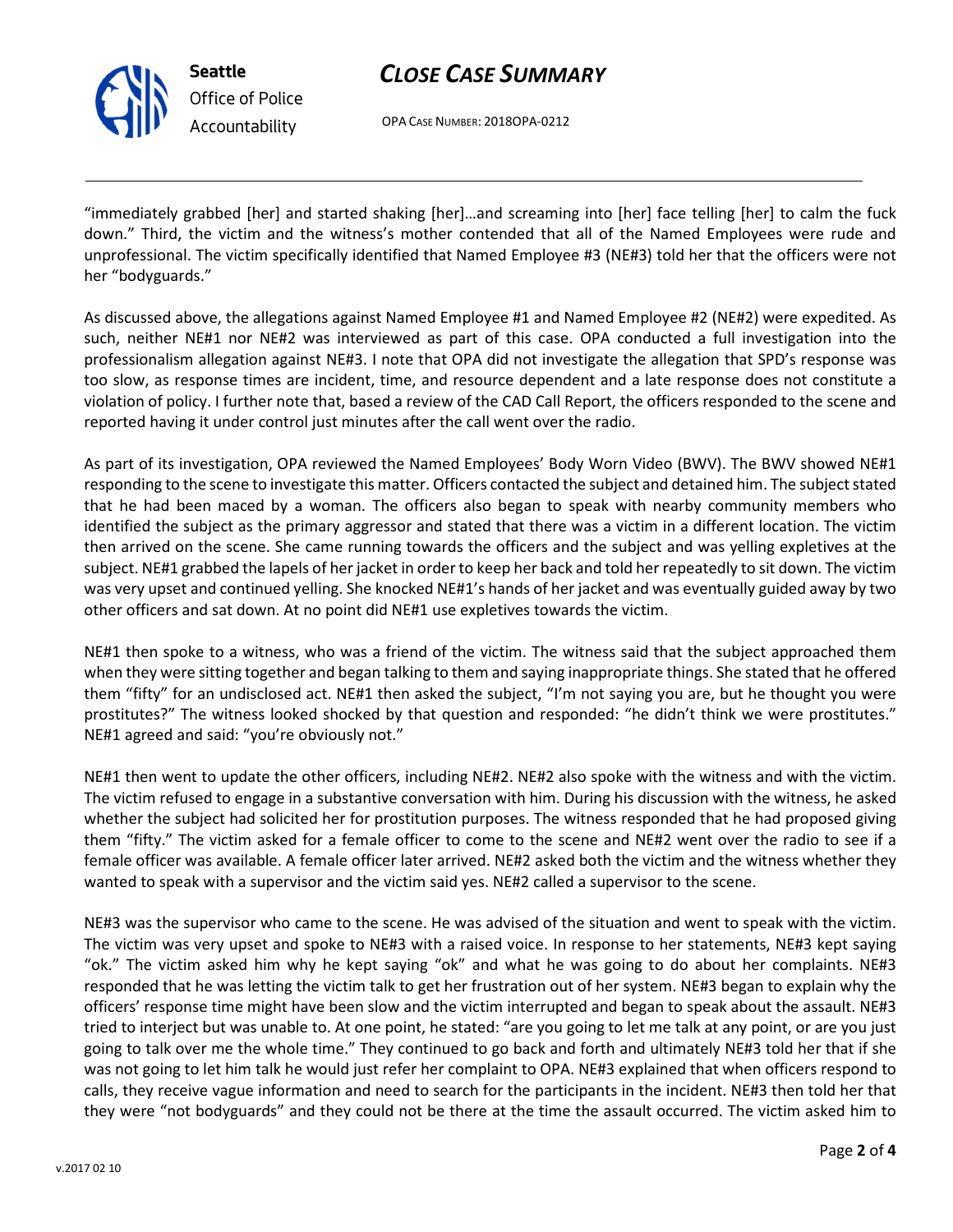

Seattle Office of Police Accountability

# CLOSE CASE SUMMARY

OPA CASE NUMBER: 2018OPA-0212

repeat that and he did. The victim then stated that she wanted to make an OPA complaint. An OPA complaint was filed by NE#3 on her behalf.

#### ANALYSIS AND CONCLUSIONS:

# Named Employee #1 - Allegations #1 8.200 - Using Force 1. Use of Force: When Authorized

The victim alleged that she was subjected to excessive force when NE#1 grabbed her jacket and "shook" her. First, while the BWV showed that NE#1 did grab the lapels of the victim's jacket, it conclusively established that he did not shake her. Second, at the time she rushed up to the officers, yelling and screaming expletives, the officers were still conducting their investigation. Even though they likely suspected that the subject was the primary aggressor, they did not know that for sure at that time and it was reasonable for NE#1 to be alarmed by a woman running towards him and to stop her from doing so. Third, even if they did absolutely know that the subject was the primary aggressor, they still would have been warranted in keeping the victim away from him and preventing a further physical altercation.

The force used by NE#1 to keep the victim back and to prevent her from nearing the subject was de minimis. It was further reasonable, necessary, and proportional, and, thus consistent with policy. As such, I recommend that this allegation be Not Sustained – Lawful and Proper.

## Recommended Finding: Not Sustained (Lawful and Proper)

#### Named Employee #1 - Allegation #2 5.001 - Standards and Duties 10. Employees Shall Strive to be Professional

The victim and the witness's mother alleged that NE#1 and NE#2 were unprofessional when they referenced prostitution in their conversation with the witness. Based on my review of the video, NE#1 and NE#2 both asked questions concerning the incident that touched on prostitution. NE#1 asked the witness: "I'm not saying you are, but he thought you were prostitutes?" When the witness responded with apparent surprise to that question and said that they were not prostitutes, he responded: "you're obviously not." NE#2 asked the witness if the subject was trying to solicit them for prostitution. She did not appear to take offense to this question and provided an answer.

While I do not fault the witness for being taken aback by these questions, I do not believe that they were inappropriate. I believe that they were legitimate and probative questions that allowed the officers to further investigate this case. I do not feel that these questions constituted unprofessional behavior on the part of either NE#1 or NE#2.

For these reasons, I recommend that this allegation be Not Sustained – Unfounded as against both NE#1 and NE#2.

## Recommended Finding: Not Sustained (Unfounded)